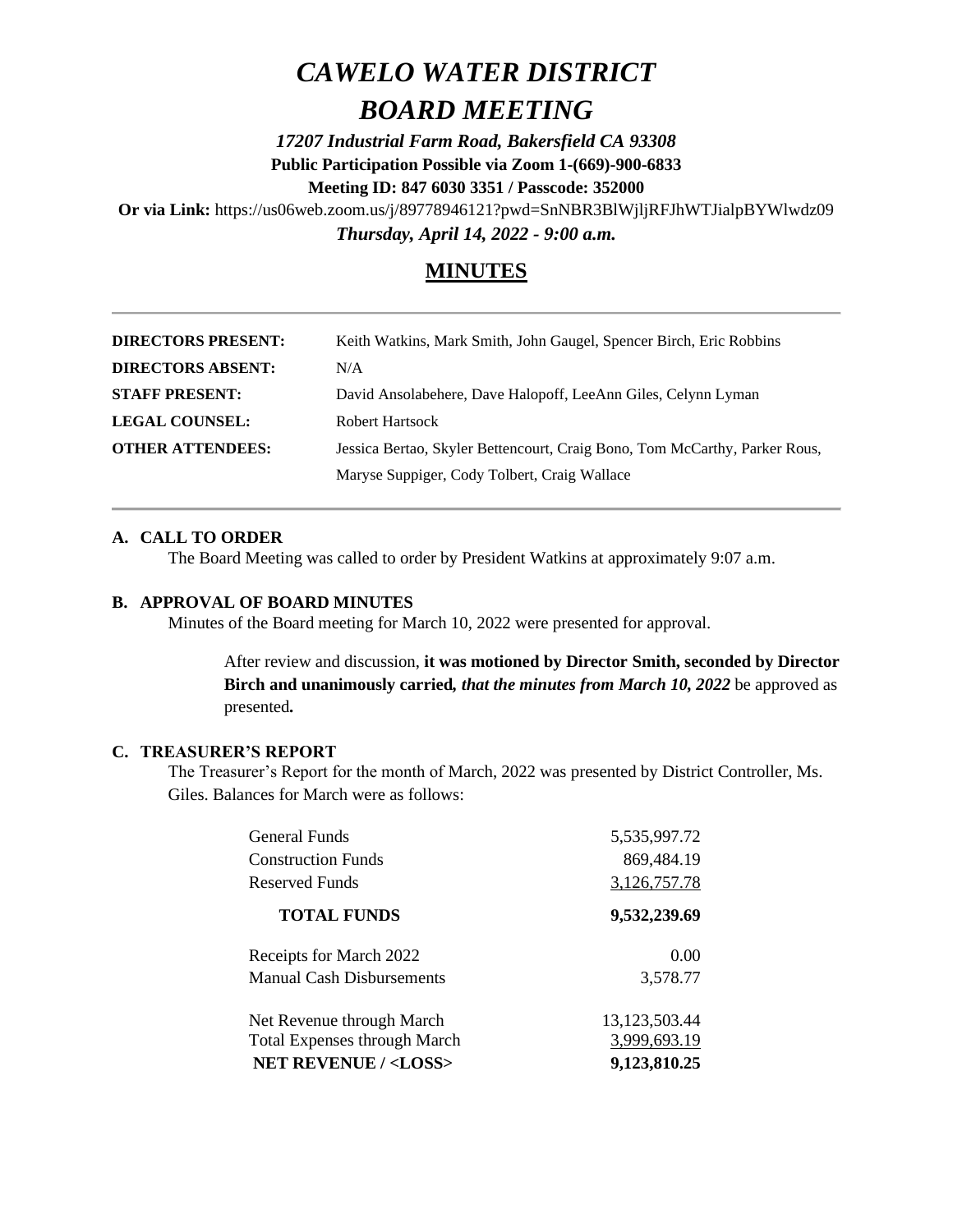After review and discussion, **it was motioned by Director Birch, seconded by Director Smith, and unanimously carried***, that the Treasurer's Report from March, 2022* be approved as presented*.*

## **D. ACCOUNTS PAYABLE**

District Controller, Ms. Giles, presented the Accounts Payable report for the month of March, 2022. The report covered checks 33679 through 33740 issued April 13, 2022 in the amount of \$2,488,935.48; Manual disbursements covered ACH debits and check numbers 33676 through 33678 totaling \$3,578.77.

After review and discussion, **it was motioned by Director Gaugel, seconded by Director Birch and unanimously carried***, that the Accounts Payable from March, 2022* be approved as presented*.*

## **E. PUBLIC HEARING at 10:00 am**

President Watkins continued with the subsequent agenda items and returned to Agenda Item E just prior to 10:00 a.m.

At 10:00 a.m. President Watkins opened the Public Hearing; at which time a brief description was given on the need for and amount of the proposed 2022 Special Assessments.

No public comments were made nor received.

The Public Hearing was closed at approximately 10:04, at which time Resolution 704 - Levying Special Assessments for the Year 2022, was presented to the Board for approval and adoption.

### **1) Adopt Resolution 704 – Levying 2022 Special Assessments**

After review and discussion, **it was motioned by Director Birch, seconded by Director Robbins and unanimously carried by the following roll call vote,**  *that Resolution No. 704 – Levying 2022 Special Assessments* be approved as presented.

| <b>AYES:</b>    | 5 | <b>Watkins, Smith, Gaugel, Birch, Robbins</b> |
|-----------------|---|-----------------------------------------------|
| <b>NOES:</b>    |   |                                               |
| <b>ABSTAIN:</b> |   |                                               |
| <b>ABSENT:</b>  |   |                                               |

**F. PUBLIC COMMENTS –** The floor was open for any public comments, at which time there were none.

### **G. REPORTS**

## **1) PROJECTS**

**a. North Kern Transportation Agreement**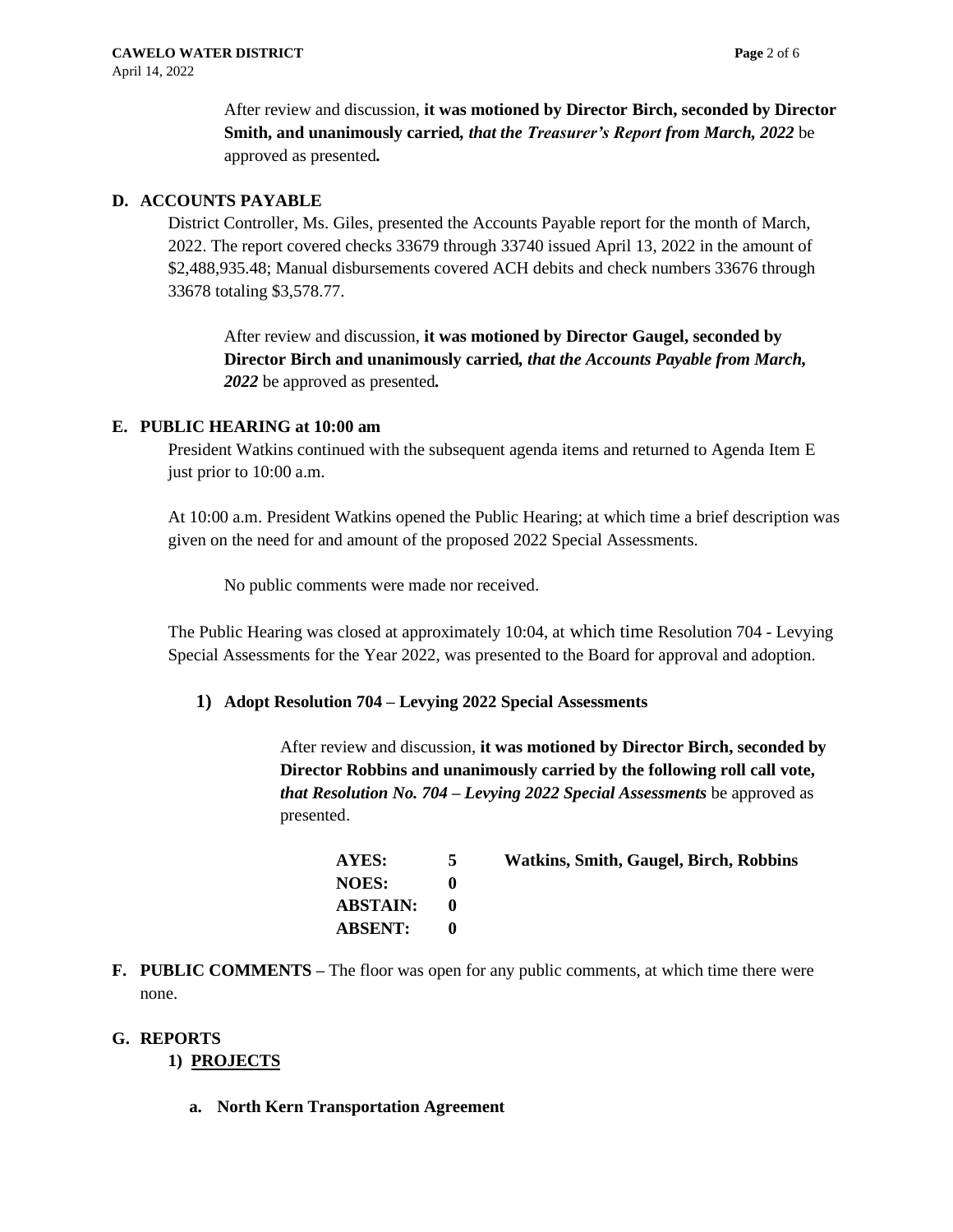## **b. Well Construction Project**

**i. Status of Project:** Mr. Ansolabehere reported that project is complete and the Notice of Completion has been recorded.

## **c. Well Equipping Project**

**i. Status of Project:** Mr. Ansolabehere reported that project submittals are in process and that well pads are currently being framed and poured.

## **d. Friant-Kern Canal Pump Station**

**i. Status of Project:** Mr. Ansolabehere reported that project plans and specifications are being prepared by the District's consultant and the Bureau of Reclamation is being kept advised of the status in the hopes of allowing an intertie construction project to occur this winter.

# **2) ILRP**

- **a. Coalition Update –** In addition to providing a written report, Mr. Halopoff provided updates on the Annual Member Reporting, Groundwater Protection Formulas, Values and Targets, Central Valley Groundwater Monitoring Collaborative (CVGMC), CV-SALTS, and the South San Joaquin Valley Management Practices Evaluation Program (SSJV MPEP)
- **b. Approve 2022CY Budget and Proposed Fee** In addition to providing a written report, Mr. Halopoff reviewed the proposed 2022CY Budget and proposed that the CWDC 2022CY fees remain the same as 2021CY - \$4.74 per irrigated acre for the CWDC and \$6.45 per irrigated acre in the Supplemental Coverage Area (SCA).

After review and discussion, **it was motioned by Director Birch, seconded by Director Gaugel and unanimously carried**, *that the 2022CY Budget and Proposed Fee* be approved as presented*.*

## **3) Sustainable Groundwater Management Act Update**

- **a. Local SGMA Activities** Mr. Halopoff reported that one LandIQ evapotranspiration station installation was completed in March 2022 and the  $2<sup>nd</sup>$  will be completed later this month. District staff and legal counsel are working to prepare the draft landowner access agreement, and after landowner review and input, it is anticipated such access agreement will be presented to the Board for review and approval.
- **b. Appoint Board Alternate for KGA / SGMA Representation** Mr. Halopoff indicated the need for appointing a KGA Board Alternate, with Board Director, Eric Robbins volunteering to fill the alternate position.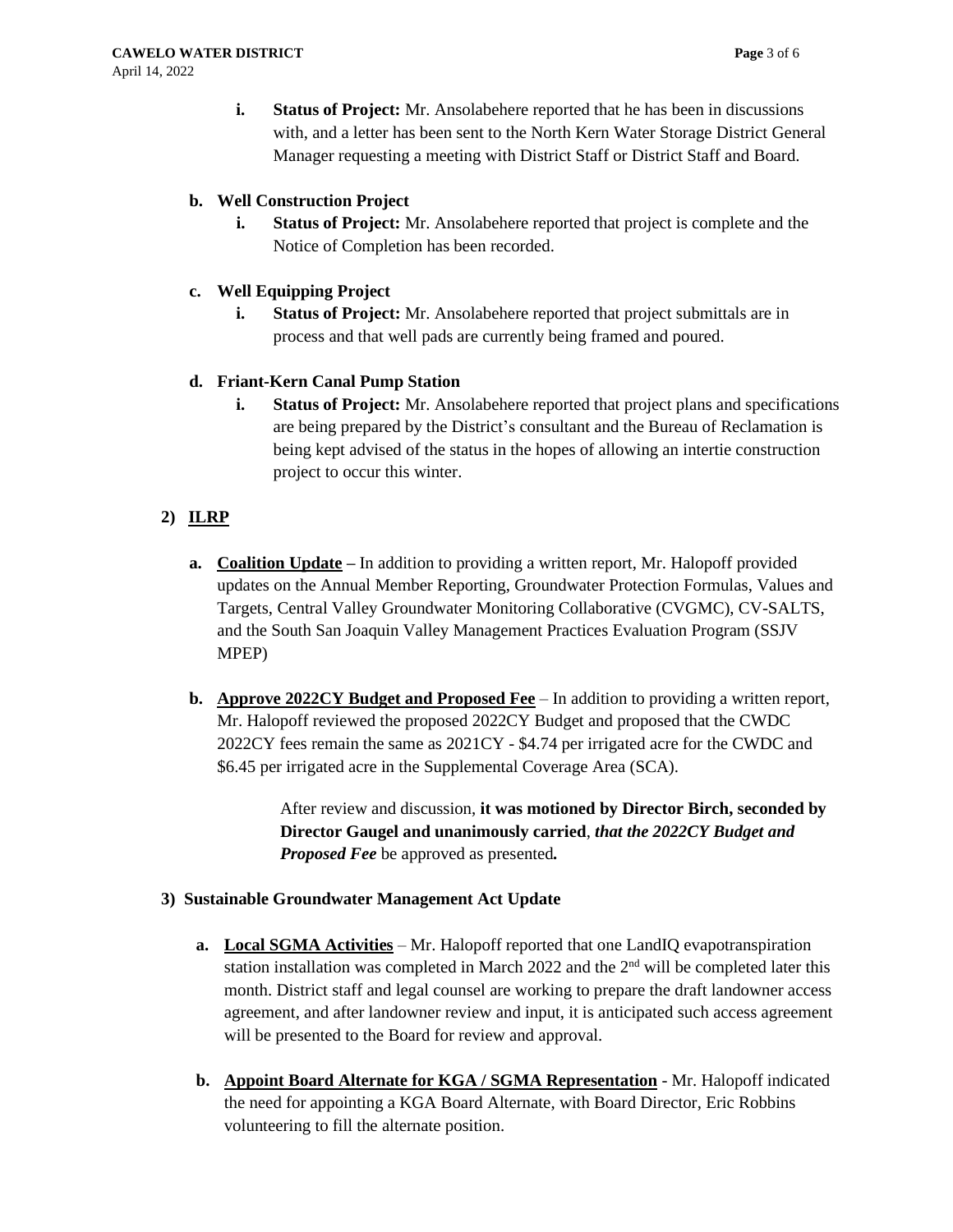After review and discussion, **it was motioned by Director Gaugel, seconded by Director Smith and unanimously carried**, *that Eric Robbins be appointed as the District's KGA Board Member Alternate Representative*.

## **4) Financial and Personnel**

- **a) Employee Compensation –** No report at this time.
- **5) SWP**
	- **a) Delta Conveyance Project (DCP) –** Mr. Ansolabehere reported that the 2-year funding agreement for the continued environmental and other planning portion of the Project is scheduled for consideration in April 2022. The District's decision on future participation is due to KCWA by April  $28<sup>th</sup>$ . Craig Wallace and Tom McCarthy of the Kern County Water Agency made a DCP presentation regarding the status of the Project and the proposed funding for the next 2 years.
	- **b) KCWA and Related SWP Matters –** Nothing at this time.
- **I. ATTORNEY'S REPORT –** No report at this time.
- **J. ENGINEER'S REPORT** Mr. Ansolabehere reported that District staff will contact the new permitting representative, Scott McFarlane.
	- **1) CalFed Water Use Efficiency Grant Update**  Mr. Halopoff reported that the CalFed Water Use Efficiency Grant Application was awarded for the Friant-Kern Canal Pump Station.

### **K. MANAGER'S REPORT**

**1) Water Deliveries/Supplies** into the District for March 2022 were as follows:

|                                         | <b>Ac-Ft Delivered</b> |          |
|-----------------------------------------|------------------------|----------|
| Supplies Received                       | 3,379                  | 9,459    |
| <b>Landowner Deliveries</b>             | 2,319                  | 6,079    |
| East Poso Basin Recharge                | 126                    | 962      |
| Famoso Basin Recharge                   | 598                    | 1,690    |
| <b>System Loss/Operational Recharge</b> | - 169                  | $-473$   |
| Diversion from Poso Creek               |                        |          |
| To Famoso Basin Banking                 | 0                      |          |
| Percolation losses Creek Channel        | $\theta$               | $\theta$ |
| Poso Creek Water Passed Trenton Weir    | 0                      |          |

| <b>Produced Water Deliveries</b> for the month of March 2022 were as follows: |                                            |  |
|-------------------------------------------------------------------------------|--------------------------------------------|--|
| Chevron                                                                       | 35.2 cfs per day $(2,096 \text{ ac-fit.})$ |  |
| CRC/Bell Aire                                                                 | 7.9 cfs per day $(465 \text{ ac-fit.})$    |  |

**2) System Operations & Maintenance:**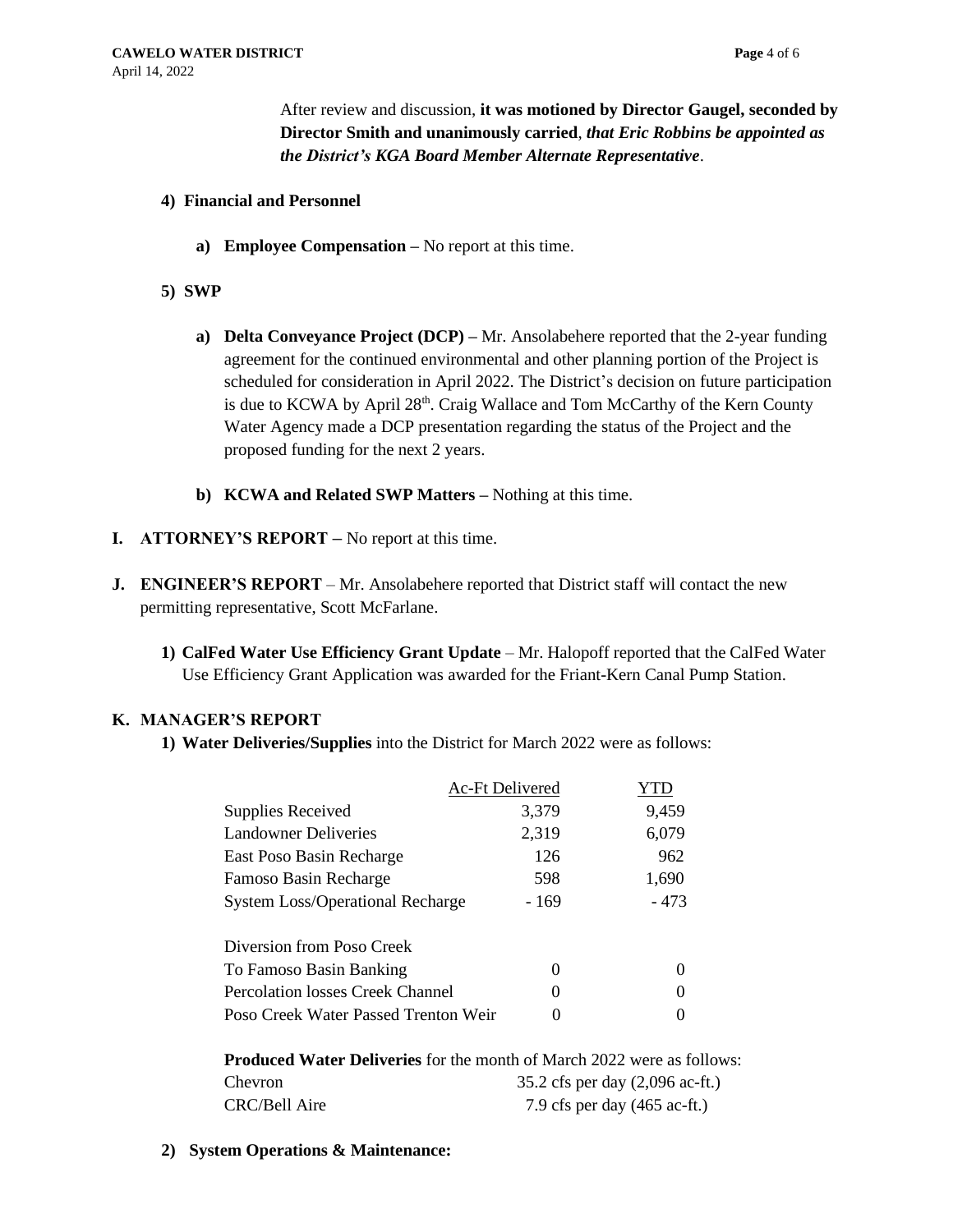Copper sulfate applications to the distribution canal and reservoirs continue as needed. Meter repairs are still being conducted throughout the District. Proposals are being requested for starter and switchgear modernization for the Pump Station "B" motor control building. District staff anticipates Pump Station "B" modernization to be completed during the winter of 2022/2023.

## **3) Ratify Solar Agreement:**

Mr. Ansolabehere reported that District staff executed the Revised agreement with Scooby Solar, LLC based on an increase in the constructed energy generation capabilities. Based on PG&E's accepted design, White Pine was able to construct a Solar Generation Facility capable of producing more than the original design. District agreed to purchase 60% of the increased energy generation but will have access to the remaining 40% of additional generation, if needed. The additional energy production will be the same cost of \$0.76 per kWh for 25 years.

After review and discussion, **it was motioned by Director Gaugel, seconded by Director Smith and unanimously carried,** *that the Revised Agreement with Scooby Solar, LLC* be ratified.

**4) Accommodation to Landowner's regarding landowner acquisition of water from independent source not related to District supply** (Because of a potential conflict of interest, Director Robbins recused himself from the meeting and left the room during discussion of this agenda item, and any action taken)**:**

> Mr. Ansolabehere reported that District Landowner, Sun Pacific, has negotiated a water purchase with West Kern Water District (WKWD) for 5,000 AF of WKWD Table "A" water. It was noted during the discussions that the negotiations occurred independent of the District, without District knowledge, and the supply was never made available to the District for District use. WKWD requires the buyer to be a SWP entity, and not a private party. If the District is willing to accommodate the landowner, Sun Pacific, Inc. will prepay all amounts due under the WKWD agreement, including transportation, losses, and administrative costs to Cawelo Water District, and will also indemnify the District for any other costs or expenses that may occur.

District Counsel is preparing District agreements for both WKWD and Sun Pacific, Inc. as this is a special landowner accommodation.

After review and discussion, **it was motioned by Director Birch, seconded by Director Smith and carried,** *that District General Manager (David Ansolabehere) be authorized to sign such agreement(s) as may be necessary to accommodate the landowner's desired purchase of WKWD water and to keep the District whole.* 

**ADJOURNED TO CLOSED SESSION –** The meeting adjourned at approximately 10:35 a.m. to Closed Session.

## **L. CLOSED SESSION:**